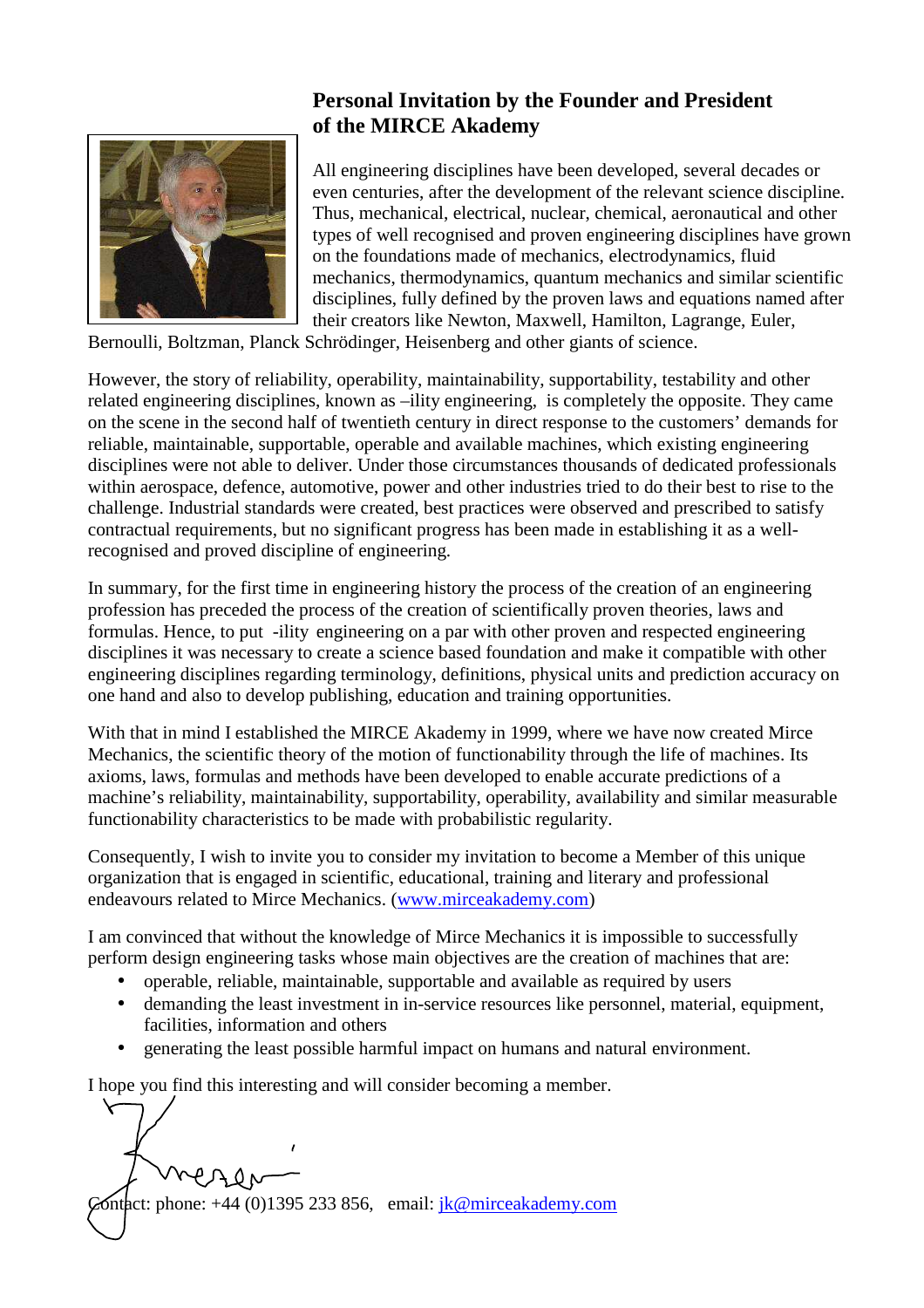# **The MIRCE Akademy Membership Opportunities**

Membership of the MIRCE Akademy is open to anyone with an interest in the body of knowledge of Mirce Mechanics and with enthusiasm for its expansion and applications.

The following opportunities will be available to the Members of the MIRCE Akademy:

### **Scientific:**

- Associate themselves with the MIRCE Akademy, the birth place of Mirce Mechanics
- Learn about the latest scientific developments, related to the Principles and Methods of Mirce Mechanics, from the Journal of MIRCE Akademy.
- Inform colleagues about your own scientific or professional discoveries
- Publish, peered reviewed, papers, monographs and books relevant to theoretical and applied aspects of Mirce Mechanics
- Attendance of the MIRCE Akademy Annual Lecture
- Attendance of the Richard, F.W. Bader Memorial Lecture
- Attendance of the Master and Doctoral Dissertation presentations of the students of the Akademy
- Enjoy access to the MIRCE Akademy Resource Centre:
	- o **The Research Collection**, which consists of scientific papers, Masters dissertations and Doctoral theses, Symposia and Conference Proceedings
	- o **The Journal and Periodicals Collection**, which consists of a large number of leading International Publications, Annals, Periodicals and Journals
	- o **Polly Vacher Collection**, which consists of the world unique scientific data, collected during her Round the World solo flight in a single engined light aircraft, via Arctic and Antarctica, between the  $6<sup>th</sup>$  May 2003 –and 27<sup>th</sup> April 2004.

## **Educational:**

- Acquisition and enhancement of Mirce Mechanics body of knowledge through:
	- o Master Diploma Programme
	- o Doctoral Diploma Programme

Both Programmes can be taken through part time or distance learning scheme.

Professors are members of staff of the Akademy or selected academics and practitioners, globally recognised for their expertise.

## **Training:**

- Continuously enhance a particular topic(s) of interest, within Mirce Mechanics, relevant to your own or organisational, needs, through:
	- o Short Training Courses at the Akademy
	- o Short Training Courses at your own Organisation
	- o Summer Schools, in UK and abroad.

Trainers are members of staff of the Akademy or selected global experts in the subjects concerned.

#### **Professional:**

- Work with the Akademy to undertake research, dissemination and application of Mirce Mechanics based knowledge
- Meet and establish contacts with worldwide leading Scientists, Engineers, Mathematicians, Adventurers and Sportsmen.
- Enjoy free access to the MIRCE Akademy Resource Centre reading room: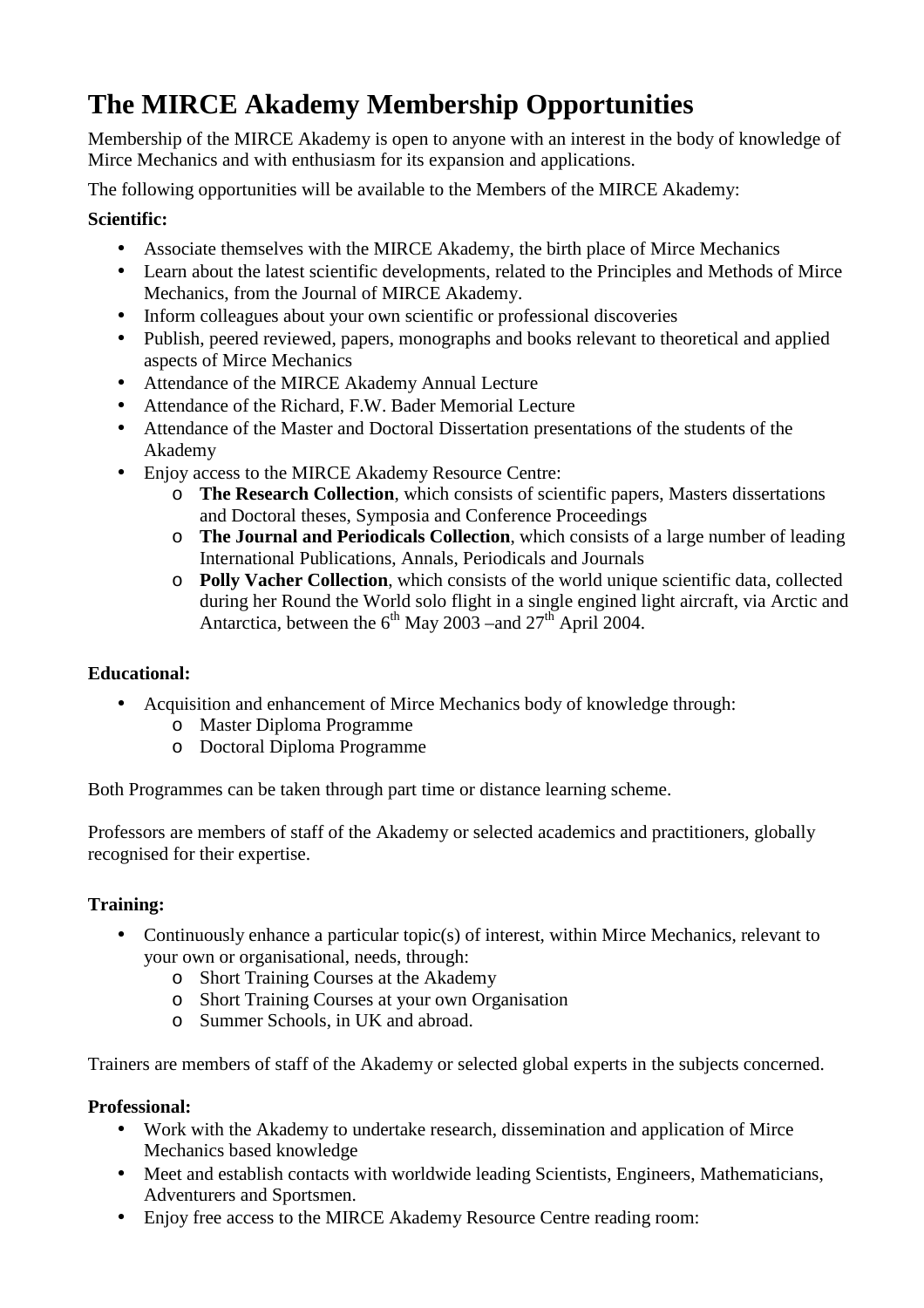- o **The Reference Collection**, which consists of handbooks, directories, standards, bibliographies, guides, dictionaries, government and other official publications
- o **The Main Collection**, which consists of texts and other publications in related disciplines
	- **The Blanchard Collection**, which consists of Systems and Specialist Engineering and Management books, generously donated by Emeritus Professor Benjamin Blanchard of Virginia Tech, USA
	- **The Henshall Collection,** which consists of Materials Science and Mechanics books, generously donated by Professor John, Leslie Henshall, Science Fellow of the Akademy.
	- **The Mirce Collection** which consists of Science, Mathematics, Engineering, Management and general knowledge books, made available by Dr Jezdimir Knezevic, Founder of the Akademy.
	- **The Nicholas Collection** which consists of Economics and Finance books, generously donated by Mr Clive Nicholas, first Director of Operation of Mirce Science.
	- **The Zienkiewicz Collection,** which consists of Mathematics and Physics books, generously donated by Anna Zee, daughter of late Dr Henryk Zienkiewicz, Reader at Exeter University in UK.
- o **The MIRCE Akademy Archive**, which consists of the unique written papers and power point presentations published by the Akademy covering subjects such as: reliability, maintainability, supportability, system engineering, life cycle costing, project management, human factor engineering, maintenance, logistics support management, and similar.
- o **The Research Collection**, which consists of scientific papers, Masters Dissertations and Doctoral Theses.
- o **The Journal and Periodicals Collection**, which consists of a large number of leading International Publications, Periodicals and Journals
- o **The Audio-Visual Collection**, which consists of several hundreds of professional and technical videotapes, CD ROMs, DVDs and other media
- Publish technical papers, monographs and books in conjunction with the Fellows and Staff of the Akademy
- Participate in events organised by the Akademy, as keynote speakers, session chairmen, visiting professors and course instructors.
- Opportunity to be elected as a Fellow of the Akademy
- Permission to use the designation Member of The MIRCE Akademy, which could be abbreviated to PMMA, RMMA and SMMA.

#### **Financial:**

- 10 % discount on:
	- o Communication Events such as: Summer/Winter schools, short courses, Symposia, Congresses and Technical Visits
	- o Products made and distributed by the Akademy: Reports, Books, Monographs
- 25 % discount on:
	- o Attendance of the Traditional MIRCE Akademy Annual Christmas Dinner
- Free unlimited access to the Members Only part of the MIRCE Akademy website, where the scientific papers, professional articles, technical reports and other relevant information will be published for the members use.

#### **Personal:**